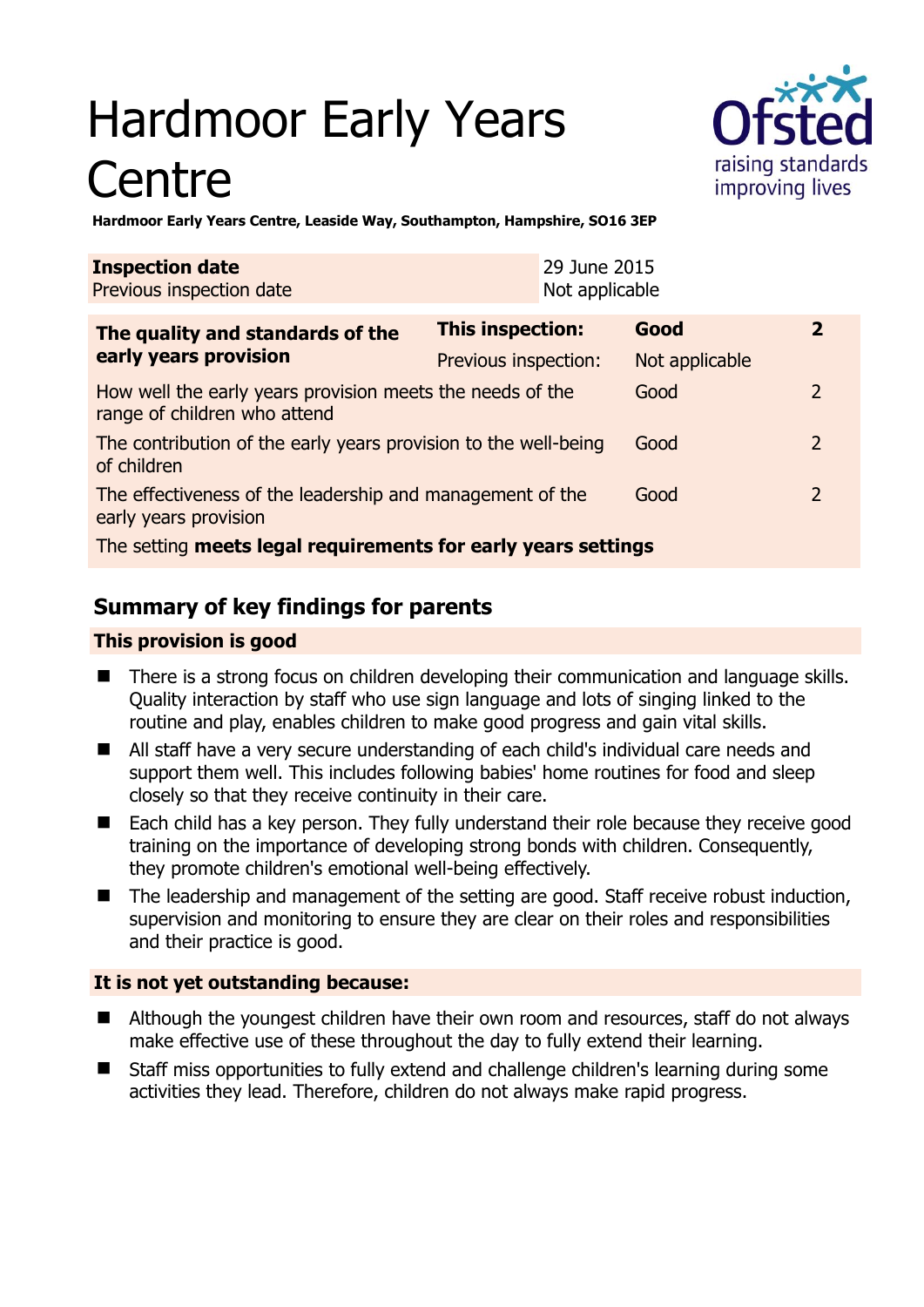## **What the setting needs to do to improve further**

#### **To further improve the quality of the early years provision the provider should:**

- make better use of space and resources to meet the learning needs of the under twoyear-olds more effectively
- complete more sharply focused evaluations of activities to develop the quality of teaching further and drive inspirational practice to fully extend and challenge children's learning.

#### **Inspection activities**

- The inspector observed children's play activities, indoors and out, including some group activities, looked at the available resources and read relevant electronic documentation.
- The inspector held a meeting with the manager and deputy about their leadership and management, including evaluation methods and how they assess children's progress.
- The inspector spoke to a small number of parents during the inspection, looked at parent feedback and took account of their views.
- The inspector carried out a joint observation with the manager.

**Inspector**  Loraine Wardlaw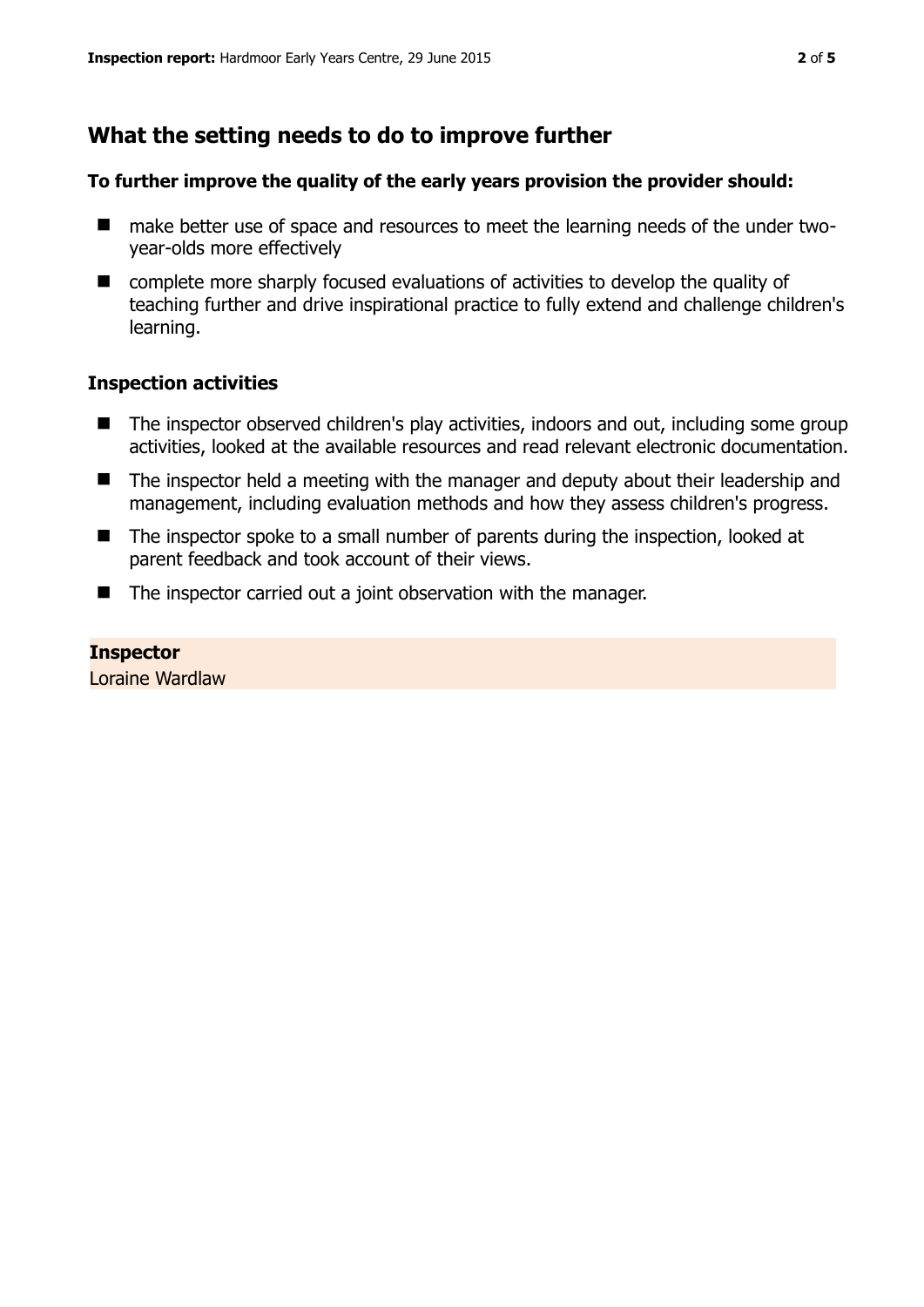## **Inspection findings**

#### **How well the early years provision meets the needs of the range of children who attend. This is good**

The quality of teaching and learning is good because staff are knowledgeable about children's learning and development. Each staff member's enthusiasm fosters a love for learning early in a child's life because they make it fun and exciting. Staff create an exciting role play area with real objects relating to their theme. Children talk excitedly about their play and dress up. They are encouraged to relate this to their experiences by staff who know them well. Children are fully engaged and motivated, making their own choices from the varied experiences on offer. They paint at the easel outdoors, use large tweezers with adult help to pick up objects, and share a favourite book with their key person. The staff have a clear understanding of the observation, assessment and planning process. They are skilled at tuning in to each child's specific needs and they offer quality, tailored support. During a well-planned snack time, staff carefully promote children's mathematical skills, alongside their communication, language and independence skills.

#### **The contribution of the early years provision to the well-being of children is good**

Children feel welcomed, settled and happy because of the strong emphasis on their wellbeing. Overall, staff provide a stimulating play space. The caring and sensitive staff team relates well to the babies and children who all show they are confident learners. Frequent, positive interaction from the staff, particularly their key person, helps children to feel safe and secure. Children are well behaved. Staff use good teaching strategies to help modify unwanted behaviour. Staff follow health and safety procedures, such as room checks, to identify and remove hazards. For example, they move a trailing telephone cable out of children's reach. There is a strong emphasis placed on nutrition and healthy eating. At lunchtime, children eat a hot meal together to promote their social skills in readiness for nursery school.

#### **The effectiveness of the leadership and management of the early years provision is good**

The competent management team ensures that everyone successfully implements robust procedures. This includes comprehensive child protection processes to safeguard children's welfare and to respond effectively to allegations against adults working with children. Management uses rigorous systems for the recruitment and vetting of staff to ensure their suitability. Recent management changes have introduced a strong ethos of self-reflective practice and drive towards improvement. Staff are well qualified and attend ongoing training to improve practice. Management effectively monitors children's progress to ensure they receive the support they need. Partnerships with parents and other agencies are strong and ensure everyone works effectively together. This successfully supports children's care and education.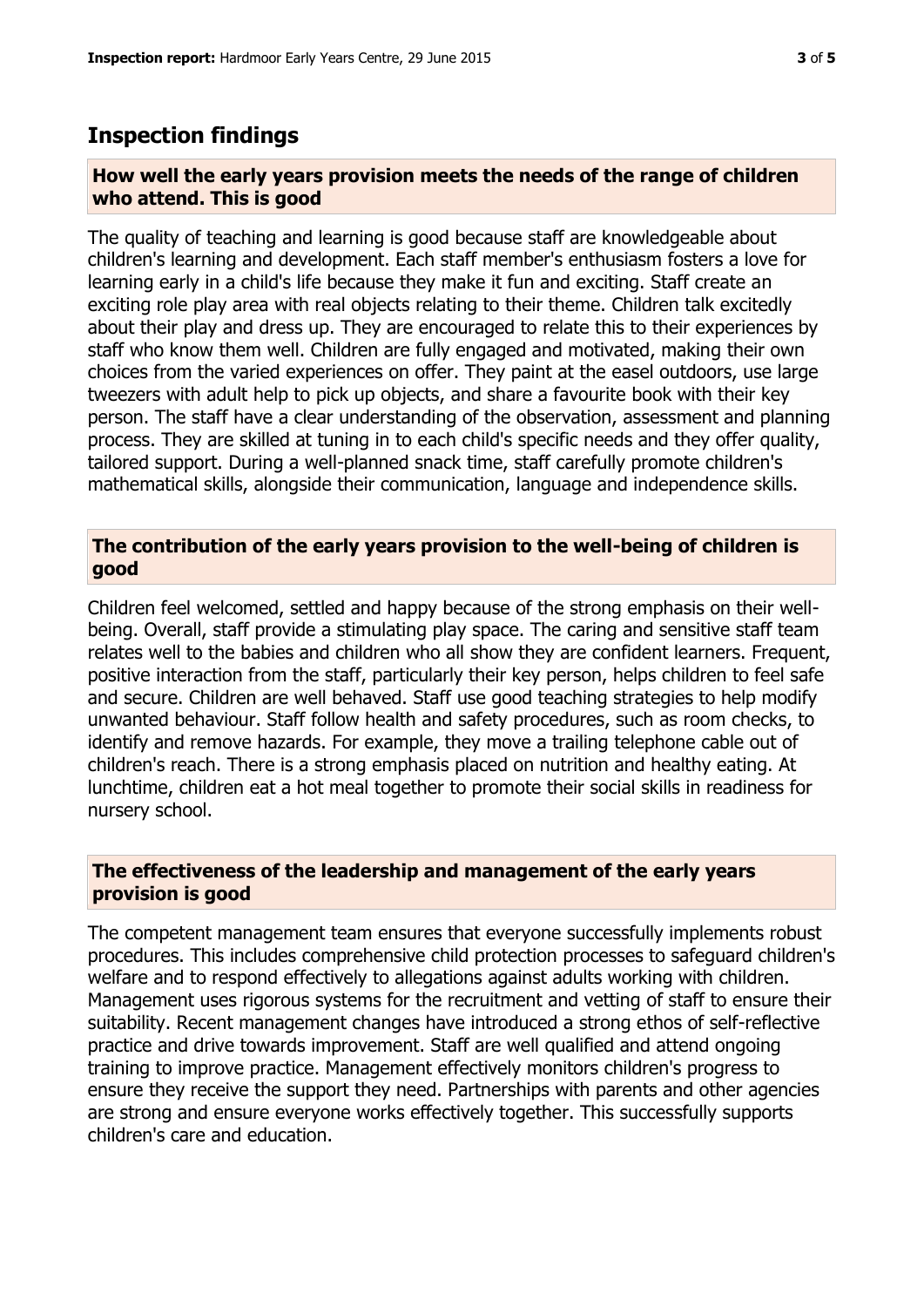## **Setting details**

| Unique reference number       | EY319331                                   |  |  |
|-------------------------------|--------------------------------------------|--|--|
| <b>Local authority</b>        | Southampton                                |  |  |
| <b>Inspection number</b>      | 828108                                     |  |  |
| <b>Type of provision</b>      | Full-time provision                        |  |  |
| <b>Registration category</b>  | Childcare - Non-Domestic                   |  |  |
| <b>Age range of children</b>  | $0 - 5$                                    |  |  |
| <b>Total number of places</b> | 45                                         |  |  |
| Number of children on roll    | 49                                         |  |  |
| <b>Name of provider</b>       | Hardmoor Early Years Centre Governing Body |  |  |
| Date of previous inspection   | Not applicable                             |  |  |
| <b>Telephone number</b>       | 02380 552 220                              |  |  |

Hardmoor Early Years Centre is local authority run and includes a maintained nursery school, full day care and a two-year-old funded group. The centre is open from 8am to 6pm for 50 weeks of the year. The centre is registered to receive funding for the provision of early years education for two, three and four-year-old children. There are 31 members of staff; of these, one member of staff holds Early Years Professional Status and three hold Qualified Teacher Status. There are four who hold qualifications at level 4, 19 who hold qualifications at level 3 and two who hold qualifications at level 2.

This inspection was carried out by Ofsted under sections 49 and 50 of the Childcare Act 2006 on the quality and standards of provision that is registered on the Early Years Register. The registered person must ensure that this provision complies with the statutory framework for children's learning, development and care, known as the Early Years Foundation Stage.

Any complaints about the inspection or the report should be made following the procedures set out in the guidance 'Complaints procedure: raising concerns and making complaints about Ofsted', which is available from Ofsted's website: www.gov.uk/government/organisations/ofsted. If you would like Ofsted to send you a copy of the guidance, please telephone 0300 123 4234, or email enquiries@ofsted.gov.uk.